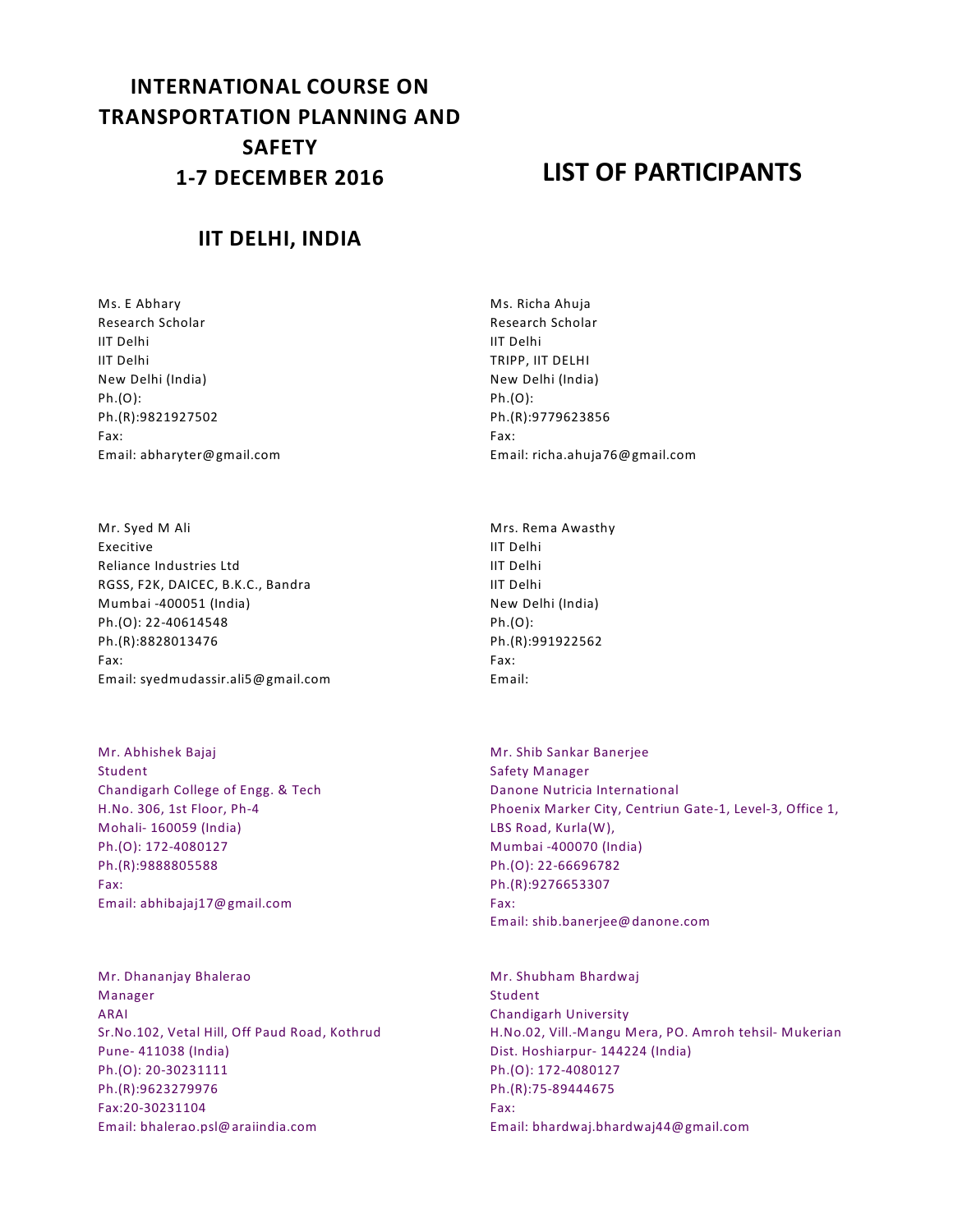Mr. Kailash. Chandra Bishnoi SP- Bharatpur Jaipur. Rajasthan (India) Ph.(O): 5644-223116 Ph.(R):9413818040 Fax:5644-222526 Email: kcbishnoi@gmail.com Mr. Rathindra N Chakraborty Dy. General Manager Continental Engineering Corp India Pvt Ltd Tower-B, 7th Flr., Signature Tower, Sect.29 Gurgaon-122002 (India) Ph.(O): 124-4918931 Ph.(R):9818542390 Fax:124-4918899 Email: rathin.chakravorty@rediffmail.com

Mr. Arvind Chaudhry Addl. SP ASP- Traffic, Tourist and Railways, Shimla Shimla. HP (India) Ph.(O): 177-2623955 Ph.(R):9418138110 Fax:177-2623955 Email: arvindchaudhary000@yahoo.com

Mr. Balkisan Darak Dy. General Manager ARAI Sr.No.102, Vetal Hill, Off Paud Road, Kothrud Pune- 411038 (India) Ph.(O): 20-30231111 Ph.(R):9850957835 Fax:20-30231104 Email: darak.psl@araiindia.com

Ms. Kanica Gola Architect & Infra. Planner SG Architects 6151/8, Sect.-D, Pkt.-6, Vasant Kunj New Delhi - 110070 (India) Ph.(O): 42147521 Ph.(R):9560014261 Fax: Email: sga.kanica@gmail.com

Dr. Davidson Jebaseelan D. Asso. Prof. VIT University Chennai Campus School of Mechanical & Bldg Sc., Vandalur Kelambakkam Road Chennai- 600127 (India) Ph.(O): 44-39931136 Ph.(R):9445122485 Fax:44-39931555 Email: davidson.jd@vit.ac.in

Mr. Chander Dadlani Main Control Room, Security Reliance Industries Ltd Refinery Div., Motikhavdi Jamnagar-361140 (India) Ph.(O): 288-4011519 Ph.(R):9624705000 Fax: Email: chander.dadlani@ril.com

Ms. Kirat Kaur Dhanoa Student TRIPP, IIT Delhi 3036 Ph.-II, Urban Estate Patilala- 147002 (India) Ph.(O): Ph.(R): Fax: Email: kiratdhanoa1@gmail.com

Mr. B.S. Jaiswal DIG-Trg BPR&D Blk.No.11, 4th Flr., CGO Complex, Lodhi Road New Delhi - 110003 (India) Ph.(O): 24362330 Ph.(R):9899923839 Fax:24369825 Email: shankerips@gmail.com

Mr. Bhanupratap Singh Jodha Sr. manager Reliance Industries Ltd Reliance Corp. IT Park Ltd, STTC Indust. Area, Thane-Belapur Rd, Ghansoli Navi Mumbai-400701 (India) Ph.(O): 22-44776343 Ph.(R):8451948308 Fax: Email: bhanupratap.jodha@ril.com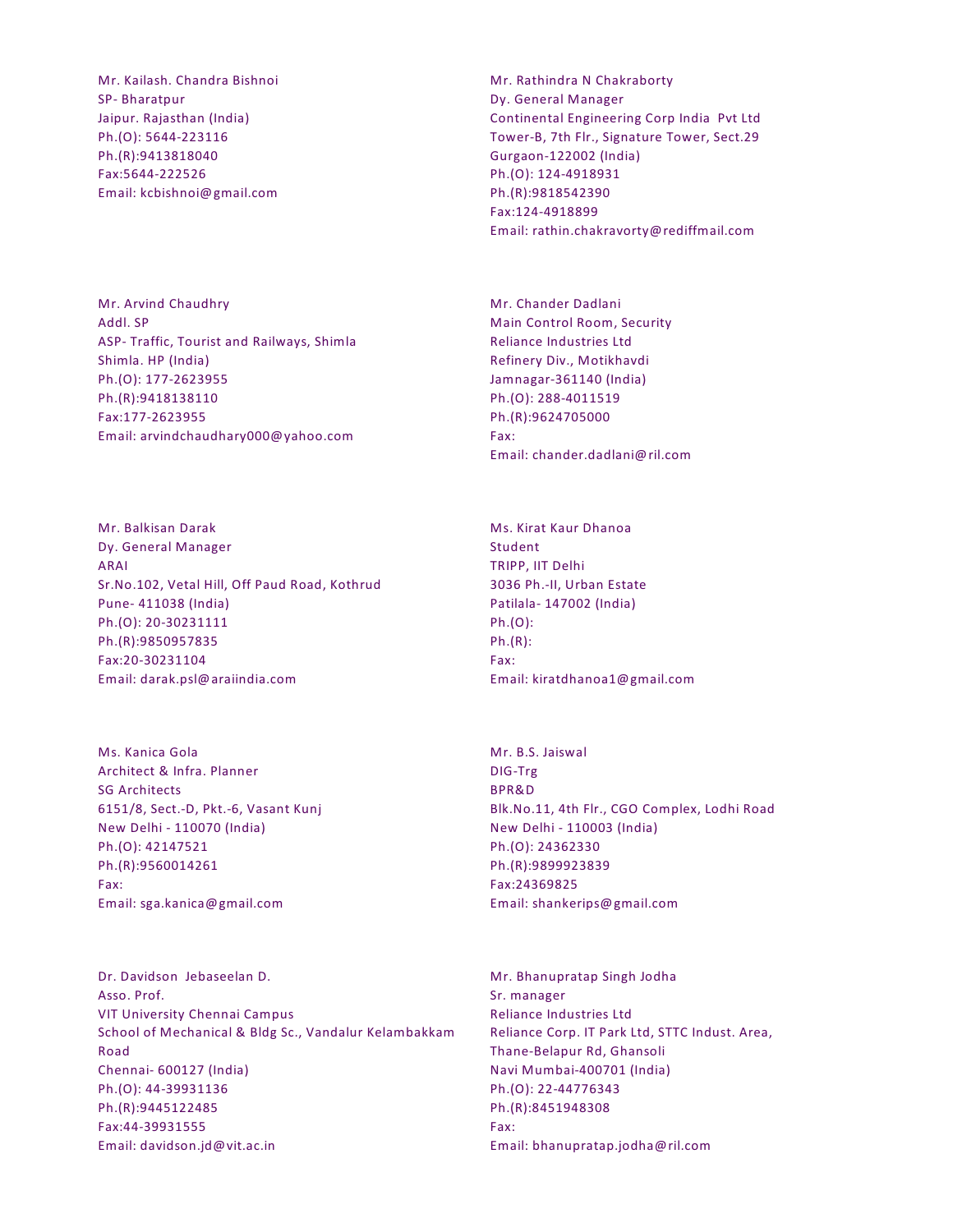Mr. Bhalchandra Jog Dy. Manager ARAI Sr.No.102, Vetal Hill, Off Paud Road, Kothrud Pune- 411038 (India) Ph.(O): 20-30231111 Ph.(R):9423578140 Fax:20-30231104 Email: jog.psl@araiindia.com

Mr. Vijender Khangarot Manager Reliance Industries Ltd B-4/37, Reliance Saraswati Township Dahej-392130 (India) Ph.(O): 2641616162 Ph.(R):9755037238 Fax: Email: vijender.khangarot@ril.com

Mr. Shubham Kulkarni Graduate Engg. Trainee Mercedes Benz R&D India Pvt Ltd Whitefield Palms, Plot No.9-10, EPIP Zone, Ph.1, Whitefield Rd. Bangalore- 560066 (India) Ph.(O): 80-67687235 Ph.(R):7259466044 Fax: Email: shubham.kulkarni@dailmer.com

Mr. Tarapada Mandal Research Scholar IIT Delhi IIT Delhi New Delhi (India) Ph.(O): 9990264540 Ph.(R): Fax: Email: mtarapada@yahoo.com

Mr. Singh Mohit Kumar Student IIT Delhi IIT Delhi New Delhi (India) Ph.(O): 9873287115 Ph.(R): Fax: Email: mksingh2013@gmail.com Mrs. P. Kannammal AIG-Police Asst. IG -Police, Chennai Police Headquaters, Chennai (India) Ph.(O): 8903634430 Ph.(R): Fax:044-28447703 Email: kannammal26@gmail.com

Mr. Lovdeep Khullar Student Guru Nanak Dev Engg College # 3429, MIG Flat, Urban Est., Ph-2, Dugri Road Ludhiana-141013 (India) Ph.(O): 172-4080127 Ph.(R):8288958555 Fax: Email: khullar.lovdeep@gmail.com

Mr. Hemanth Kumar Sr. CAE Analyst Mercedes Benz R&D India Pvt Ltd Whitefield Palms, Plot No.9-10, EPIP Zone, Ph.1, Whitefield Rd. Bangalore- 560066 (India) Ph.(O): 80-67687721 Ph.(R):9480217380 Fax: Email: hemanth.g\_kumar@dailmer.com

Dr. Malayath Manoj Assistant Professor IIT Delhi V-220, Civil Department New Delhi (India) Ph.(O): 1126596424 Ph.(R): Fax: Email: manojm@civil.iitd.ac.in

Dr. Phain Singh Nianglang Sr. Monitoring Officer Government of Meghalaya Planni g Dept., 1st Flr., R.No. 202, Main Secretariat, Rilang Bldg. Shillong- 793001 (India) Ph.(O): 3642212333 Ph.(R):3642548860 Fax:3642225470 Email: dr.psniaglay1962@gmail.com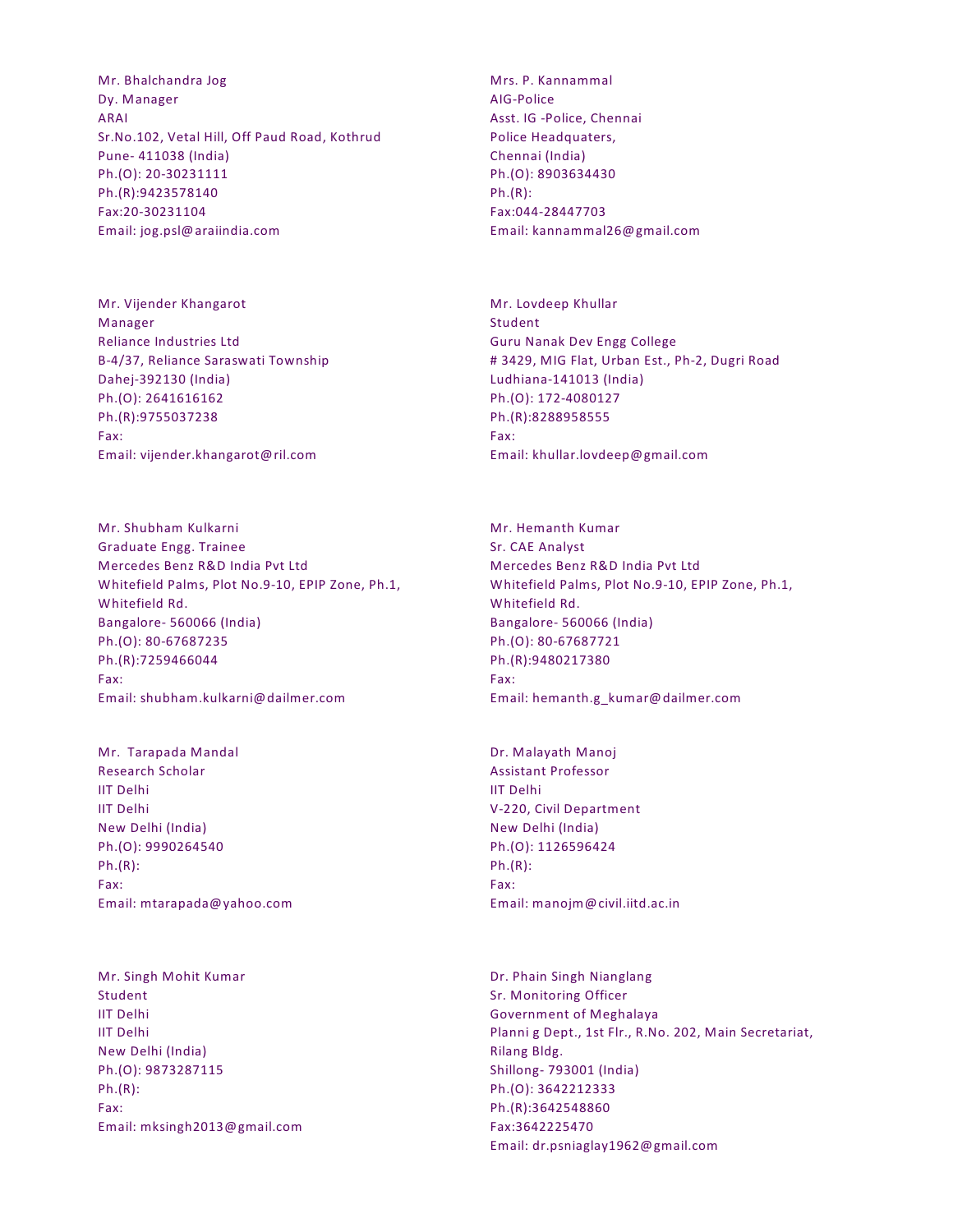Mr. Arundas Odungat CAE Analyst Mercedes Benz R&D India Pvt Ltd Whitefield Palms, Plot No.9-10, EPIP Zone, Ph.1, Whitefield Rd. Bangalore- 560066 (India) Ph.(O): 80-67686852 Ph.(R):9447674658 Fax: Email: arundas.achuthadas@daimler.com

Mr. Dinkar Pande Sr. Manager Reliance Industries Ltd EPG Control Rm., 9th Floor, East Wing, Maker Chamber-IV, Nariman Point Mumbai-400021 (India) Ph.(O): 22-2785675 Ph.(R):7718895263 Fax: Email: dinkar.pande@ril.com

Mr. Sajal Praveen Trainee Engineer ARAI Sr.No.102, Vetal Hill, Off Paud Road, Kothrud Pune- 411038 (India) Ph.(O): 20-30231367 Ph.(R):8806047234 Fax: Email: sajal.praveen@gmail.com

Mr. Irfan Ajaz Qurashi Student IIT Delhi SD-12, Girnar House, Iit Delhi Hauz Khas Delhi-110067 (India) Ph.(O): 9953544303 Ph.(R): Fax: Email: irfan2459@gmail.com

Mr. P.K. Raju Assistant Commissioner of Plice Kerala Police Assistant Commissioner of Police, Traffic North Kozhikode (India) Ph.(O): 0495-2376752 Ph.(R):0495-2356070 Fax: Email: rajupk595@gmail.com

Mr. Ashok Pagadala ACP- Traffic, Madhapur Opp. JNTU, Kukatpally Hyderabad, Telangana (India) Ph.(O): 40-27853955 Ph.(R):9490617108 Fax:4027853955 Email: pagadala1991@gmail.com

Mr. Pradeep Puthan Pisharam Sr. Engineer- Accident Research Autoliv India Pvt Ltd 4th Floor, Greenheart Ph-IV, Mfar manyata tech Park, Nagawara Bangalore - 560045 (India) Ph.(O): 80-30601300 Ph.(R):9900951334 Fax: Email: pradeep.pisharam.puthan@autoliv.com

Mr. Shiv Priye Research Scholar IIT Delhi IIT Delhi New Delhi (India) Ph.(O): Ph.(R):7551138532 Fax: Email: shivpriye84@gmail.com

Mr. Jethu Singh Rajguru Sr. Manager Reliance Industries Ltd Reliance Corp. IT Park Ltd, TTC Indust. Area, Thane-Belapur Rd, Ghansoli Navi Mumbai-400701 (India) Ph.(O): 22-44771646 Ph.(R):9662006081 Fax: Email: jethu.rajguru@ril.com

Mr. Gopal Rathore Security Manager Reliance Industries Ltd Hazira Manufacturing Div, Surat-Hazira Road, Vill.Mora, Post Office Bhata Surat-394510 (Gujrat) (India) Ph.(O): 261-4136082 Ph.(R):9705796765 Fax: Email: gopal.rathore@ril.com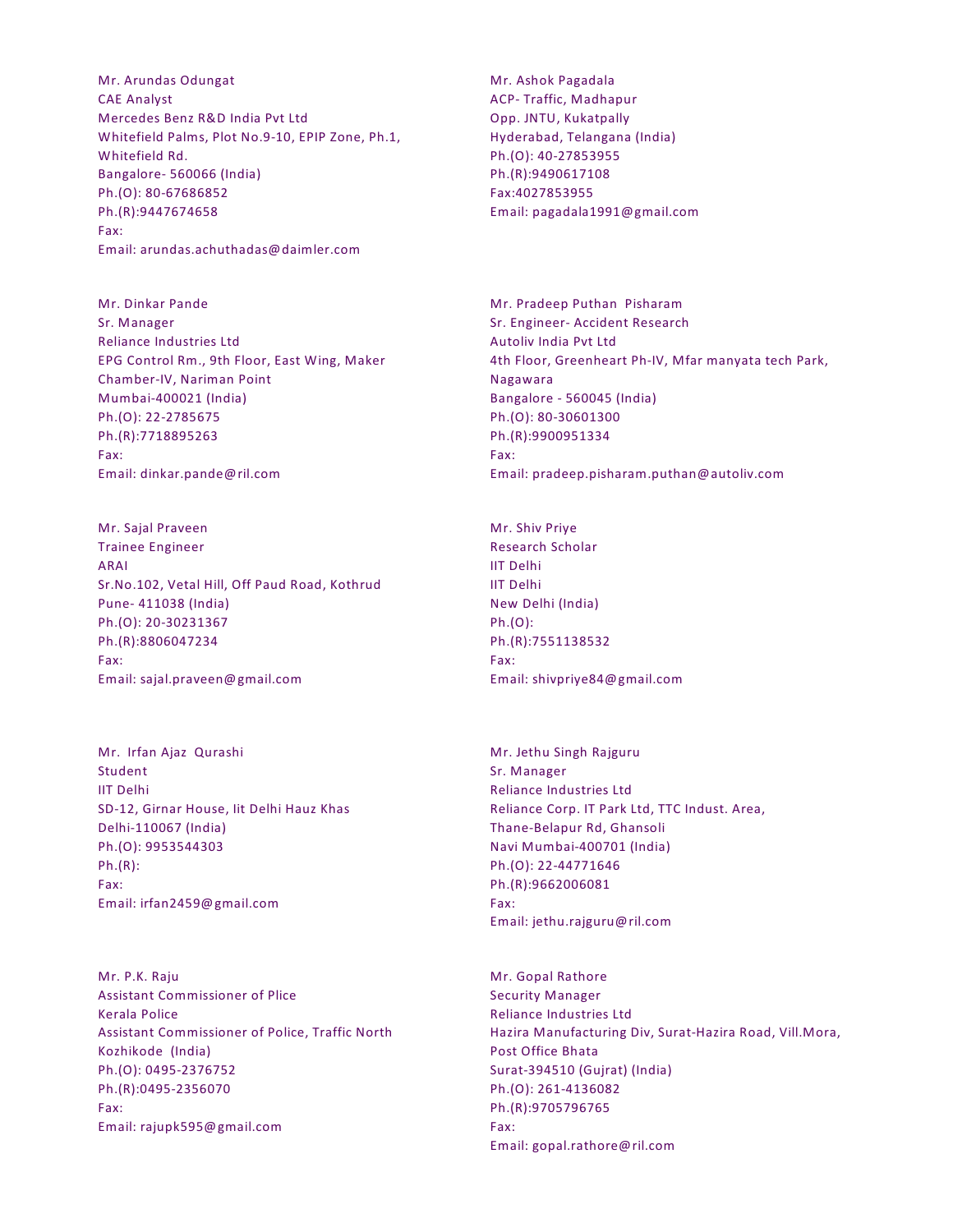Mr. Vasanth Kumar Sainath Passive Safety Feature Leader Volvo India Pvt Ltd No. 65/2, Tridib-A Block, G Flr., Bagmane Tech park, CV Raman nagar Bangalore- 560093 (India) Ph.(O): 80-67305135 Ph.(R):80-26662067; 9945075516 Fax: Email: vasanth.s@volvo.com

Mr. Junaid Abdul Hamid Shaikh Sr. Engineer- Accident Research Autoliv India Pvt Ltd 4th Floor, Greenheart Ph-IV, Mfar manyata tech Park, Nagawara Bangalore - 560045 (India) Ph.(O): Ph.(R):9821617552 Fax: Email: junaid.shaikh@autoliv.com

Mr. Rahul Sharma Trainee Engineer Intercontinental Consultant and Technocrats Pvt. Ltd A-8 Green Park New Delhi (India) Ph.(O): Ph.(R):8410504416 Fax: Email: rahulsharma.sharma311@gmail.com

Mr. Manoj Singh Shekhawat Execitive Reliance Industries Ltd Sect.12, Bldg.-7, Flat-I, reliance Greens, Motikhavdi Jamnagar-361140 (India) Ph.(O): Ph.(R):7043218111 Fax: Email: manoj.shekhawat@ril.com

Mr. Mahto Shivakumar Research Scholar IIT Delhi IIT Delhi New Delhi (India) Ph.(O): Ph.(R):9739242977 Fax: Email: shivkumarmathur@gmail.com Mr. Patil Sambhaji A. DSP, Principal Police Training Centre Tuchi, Tasgaon, Dist. Saangli Mumbai (Maharashtra) (India) Ph.(O): 23461232101 Ph.(R):021621222087; 8975399100 Fax:023461-232104 Email: sambhajiapatil@gmail.com

Mr. Regulus Shallam Researcher IIT, Guwahati, 781039, Assam Malki, Kharmalki Shillong- 793001 (India) Ph.(O): Ph.(R):9774366438 Fax: Email: regulus@iitg.ernet.in; dominic745@gmail.com

Mr. Sanyam Sharma Research Scholar IIT Delhi IIT Delhi IIT Delhi (India) Ph.(O): Ph.(R): Fax: Email: sanyammec85@gmail.com

Col. Naresh Shekhawat Head - Security Reliance Industries Ltd Vadodara Manufacturing Div., PO Petrochemicals Vadodara-391346 (India) Ph.(O): 265-6692664 Ph.(R):7226056202 Fax: Email: naresh.shekawat@ril.com; nareshshekhawat@gmail.com

Mr. Gurpreet Singh Student Chandigarh University #. B-007/02787, Guga Mari Colony, Kharar Mohali- 140301 (India) Ph.(O): 172-4080127 Ph.(R):8054347392 Fax: Email: gurpreet.thakur25@gmail.com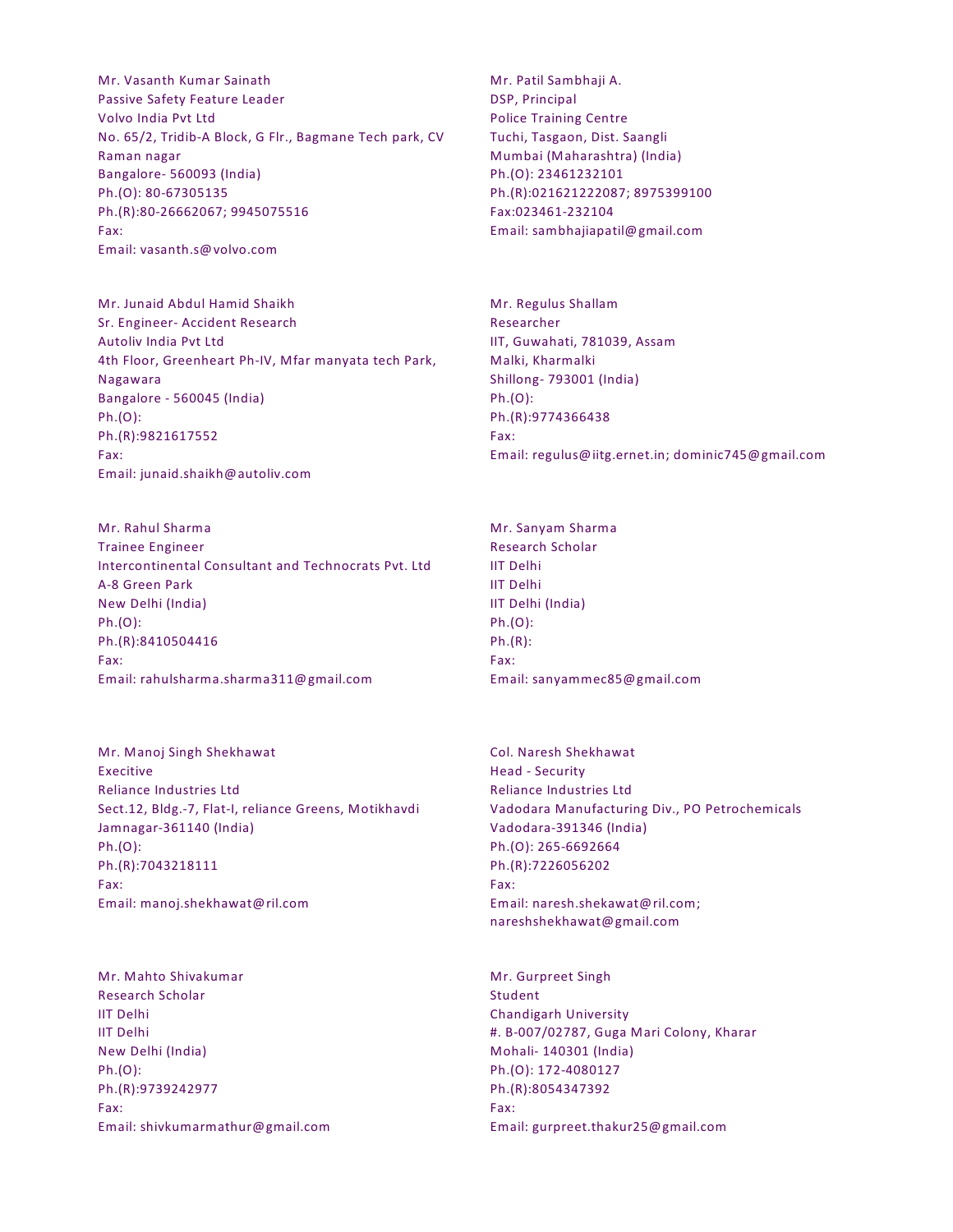Mr. Kiran P Singh Security Manager Reliance Industries Ltd MCC Building, Vill. Motikhavdi, Post Digviaj Gram Jamnagar-361140 (India) Ph.(O): 288-4011245 Ph.(R):7043348168 Fax: Email: kiran.p.singh@ril.com

Mr. Chetan Sonawane Executive Reliance Industries Ltd D-32, Nagothane, Reliance Township, Umang Guest House Raigarh-402125 (India) Ph.(O): 2194-668604 Ph.(R):7226071936, 9033763320 Fax: Email: sonawanechetan155@gmail.com

Mr. Sunny Tawar Assistant Manager Intercontinental Consultant & Technocrats Pvt. Ltd ICT Pvt. Ltd., A-8/A-9, Green Park New Delhi (India) Ph.(O): Ph.(R):9729207771 Fax: Email: sunnytoor777@gmail.com

Mr. Amit Wasdev General Manager MCC Building, Refinery Gate, Reliance Industries Ltd Refinery Div., Motikhavdi Jamnagar-361140 (India) Ph.(O): 288-4011215 Ph.(R):8452916995 Fax: Email: amit.wasdev@ril.com

Ms. Faranak Gharachorloo Public Health Expert Ministry of Health CDC & Pevention, Eivanak St., Sannat Square - 12th Floor Tehran-1467664961 (Iran) Ph.(O): 9821-81455080 Ph.(R):9821-88043179 Fax: Email: f3330gh@hotmail.com

Mr. Kuldeep Singh Research Scholar IIT Delhi IIT Delhi IIT Delhi (India) Ph.(O): Ph.(R):9811097738 Fax: Email:

Mr. C. Sudhakar IPS DCP Traffic- BDN,PC West Bengal (India) Ph.(O): Ph.(R): Fax: Email:

Mr. Pravesh Kumar Tiwari Executive Reliance Industries Ltd Survey No.342, RGSS, Kharadpada, Naroli Silvassa- 396235 (India) Ph.(O): 260-6612528 Ph.(R):7043012432 Fax: Email: pravesh.tiwari@ril.com

Ms. Masoumeh Afsari Expert-Ministry of Health Bureau of Noncommunicable Disease Management, Eivanak St., Sannat Square Tehran-1467664961 (Iran) Ph.(O): 9821-81454971 Ph.(R):9821-33316533 Fax: Email: afsari.ma@yahoo.com

Ms. Nurrul Hafeezah Sahak Student Universiti Putra Malaysia Dept. of Community Health, Faculty of Medicine &Health **Sciences** Serdang, Selangor- 43400 (Malaysia) Ph.(O): 603-89472424 Ph.(R):601-73518843 Fax:603-89450151 Email: n\_feezah@yahoo.com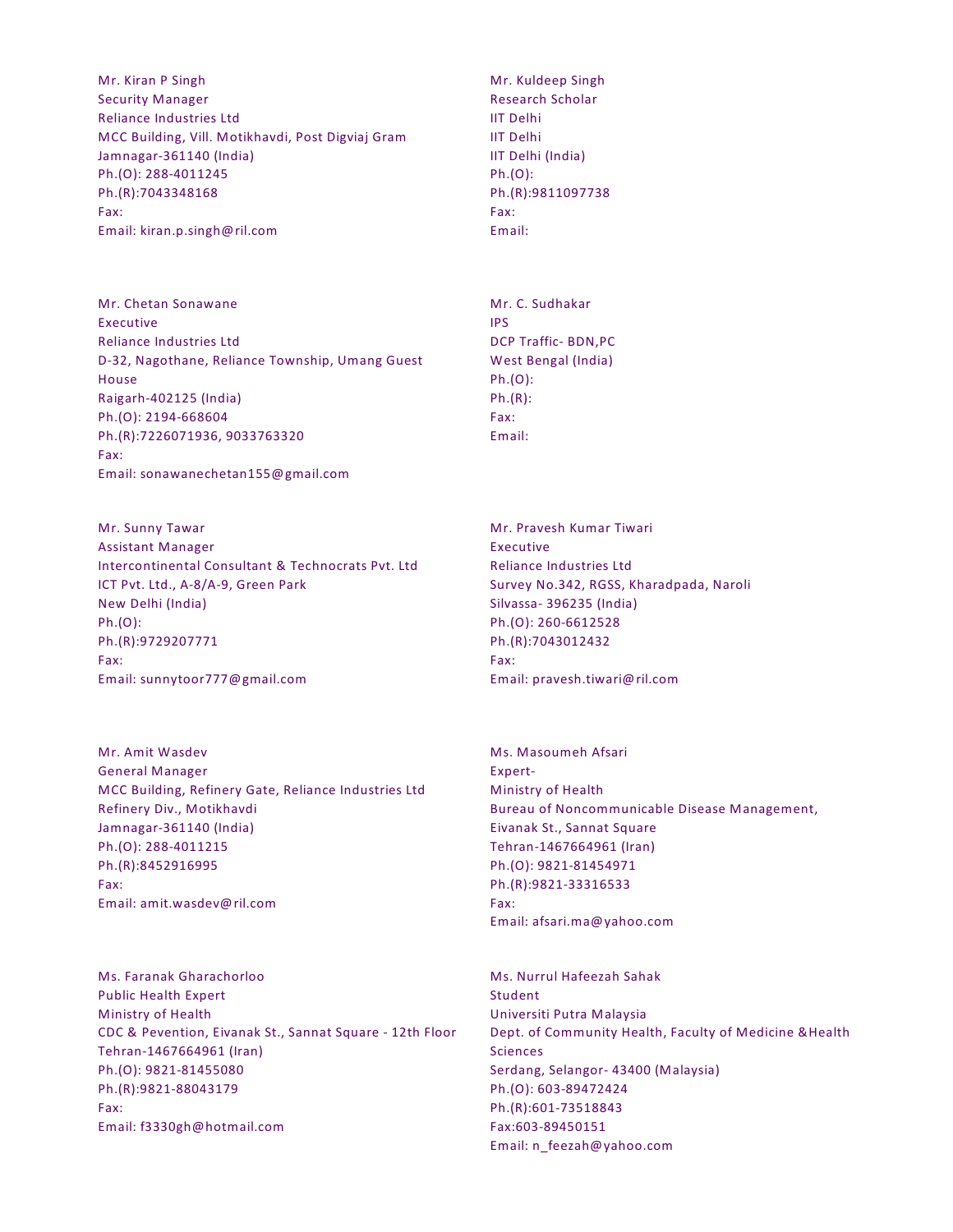Er Buddhi Raj Joshi Dean Faculty of science and Technology Pokhara University Lekhnath -12, Kaski Pokhara - 00977 (Nepal) Ph.(O): 977-61-561741 Ph.(R):9856015449 Fax: Email: deansct@pu.edu.np

Mr. Naveed Ahmed Res. Specialist Aga Khan University Hospital Dept. of Emergency Medicine Karachi-75300 (Pakistan) Ph.(O): 92-3164861195 Ph.(R):92-2134663859 Fax: Email: naveed.hpm501156@gmail.com

Ms. Opeyemisi Oluyemisi Makinde Engineer/ Student University of Kwazulu-Natal Dept. of Civil Eng. Howard Campus Durban - 27 (South Africa) Ph.(O): Ph.(R):27-32300998 Fax: Email: 216073398@stu.ukzn.ac.za

Mr. Youngbin Choi Manager Korea Transportation Safety Authority # 201, 5-19Mok-dong, Jung-gu Daejeon-34815 (South Korea) Ph.(O): 82-42-9334325 Ph.(R):82-10-51822479 Fax: Email: banddna@naver.com

Mr. Niroshana Premachandra UG Student University of Peradeniya Faculty of Engg., Weerasewana, Alawala, Ambakote Kurunegala- 60000 (Srilanka) Ph.(O): Ph.(R):94-712166528 Fax: Email: niroshanapremachandra@gmail.com

Dr. Abimobla Odumosu Lecturer Nigerian Instt of Transport Technology Basana Road, Zaria, Kaduna State Zaria- 1148 (Nigeria) Ph.(O): Ph.(R):234-8037015604 Fax: Email: bimodumos@yahoo.com; bintomay@gmail.com

Mr. Stephen Olukayode Ibijola Engineer/ Student University of Kwazulu-Natal 304, Varsity Drive, Reservoir Hills Durban - 4091 (South Africa) Ph.(O): Ph.(R):27-633540828 Fax: Email: 215081416@stu.ukzn.ac.za

Ms. Kyungmi Cho Sr. Manager Korea Transportation Safety Authority 17, Hyeoksin, 6-ro, Gimcheon-si, Gyeongsangbuk-do Gimcheon-si- 39660 (South Korea) Ph.(O): 82-54-4597233 Ph.(R):82-10-99171386 Fax:82-502-384-5420 Email: mi8804@naver.com

Ms. Sewmini Jayatilake Student University of Peradeniya 2/21, Senasuma Mawatha, Malkaduwawe Kurunegala- 60000 (Srilanka) Ph.(O): Ph.(R):94-715801858 Fax: Email: sewminiravihari@gmail.com

Ms. Gretchen Baker Student Chalmers Univ. of Technology Dept. of Applied Mechanics, VS Div., Lindholmspiren 3 Gothenburg-SE-417-56 (Sweden) Ph.(O): 46-31-7647000 Ph.(R):46-703623646 Fax: Email: gretchen.baker@chalmers.se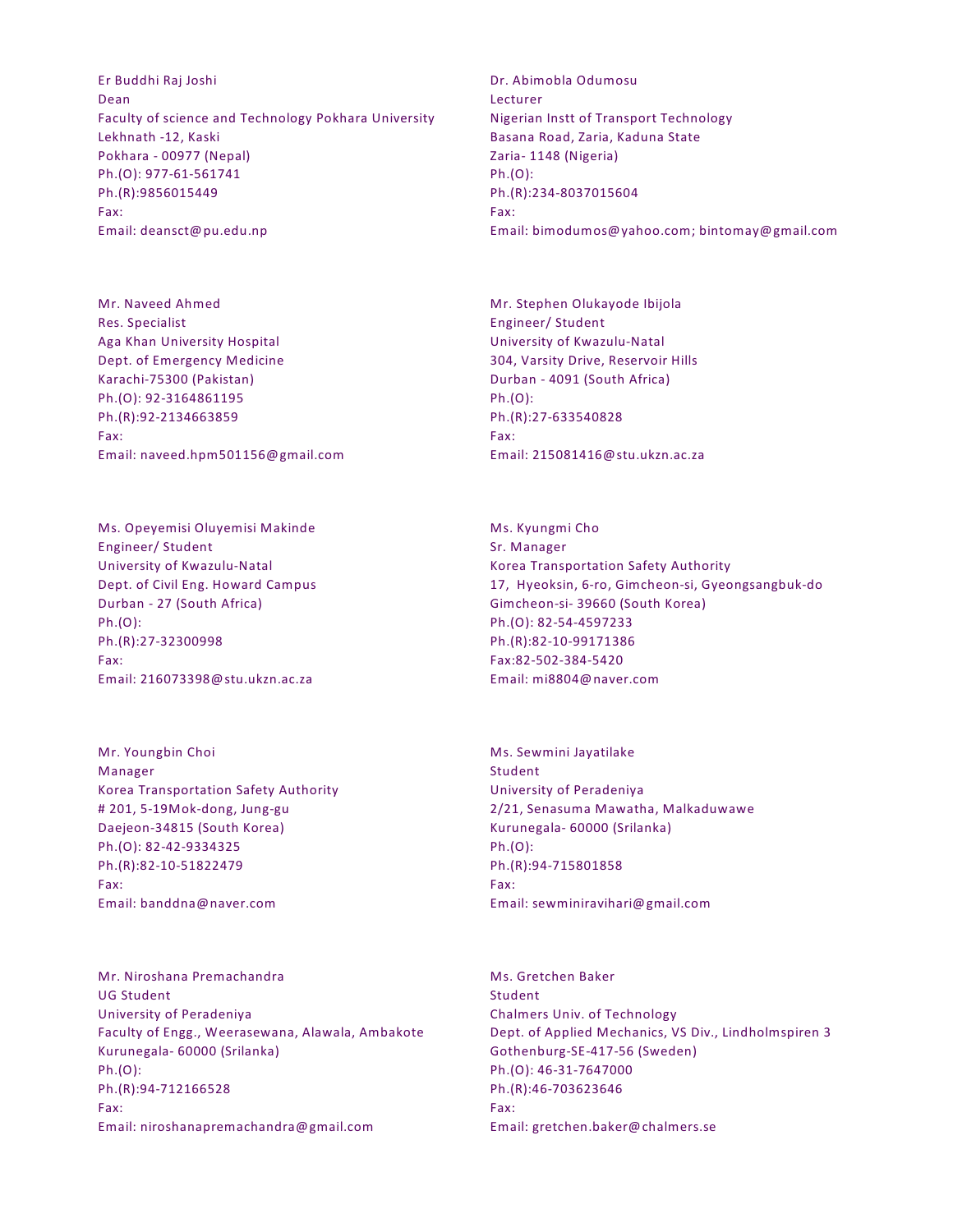Ms. Ghazaleh Ghaffari Student Chalmers Univ. of Technology Dept. of Applied Mechanics, Safer, Lindholmspiren 3 Gothenburg-SE-417-56 (Sweden) Ph.(O): 46-31-7723652 Ph.(R):46-760909476 Fax: Email: ghazaleh.ghaffari@chalmers.se

Dr. Selpi Project Leader & Researcher Chalmers Univ. of Technology Dept. of Applied Mechanics, Safer, Lindholmspiren 3 Gothenburg-SE-417-56 (Sweden) Ph.(O): 46-31-7721369 Ph.(R):46703751369 Fax: Email: selpi@chalmers.se

Ms. Jordanka Kovaceva Researcher Chalmers Univ. of Technology Dept. of Applied Mechanics, VS Div., Lindholmspiren 3 Gothenburg-SE-417-56 (Sweden) Ph.(O): 46-31-7721266 Ph.(R):46-708773291 Fax: Email: jordanka.kovaceva@chalmers.se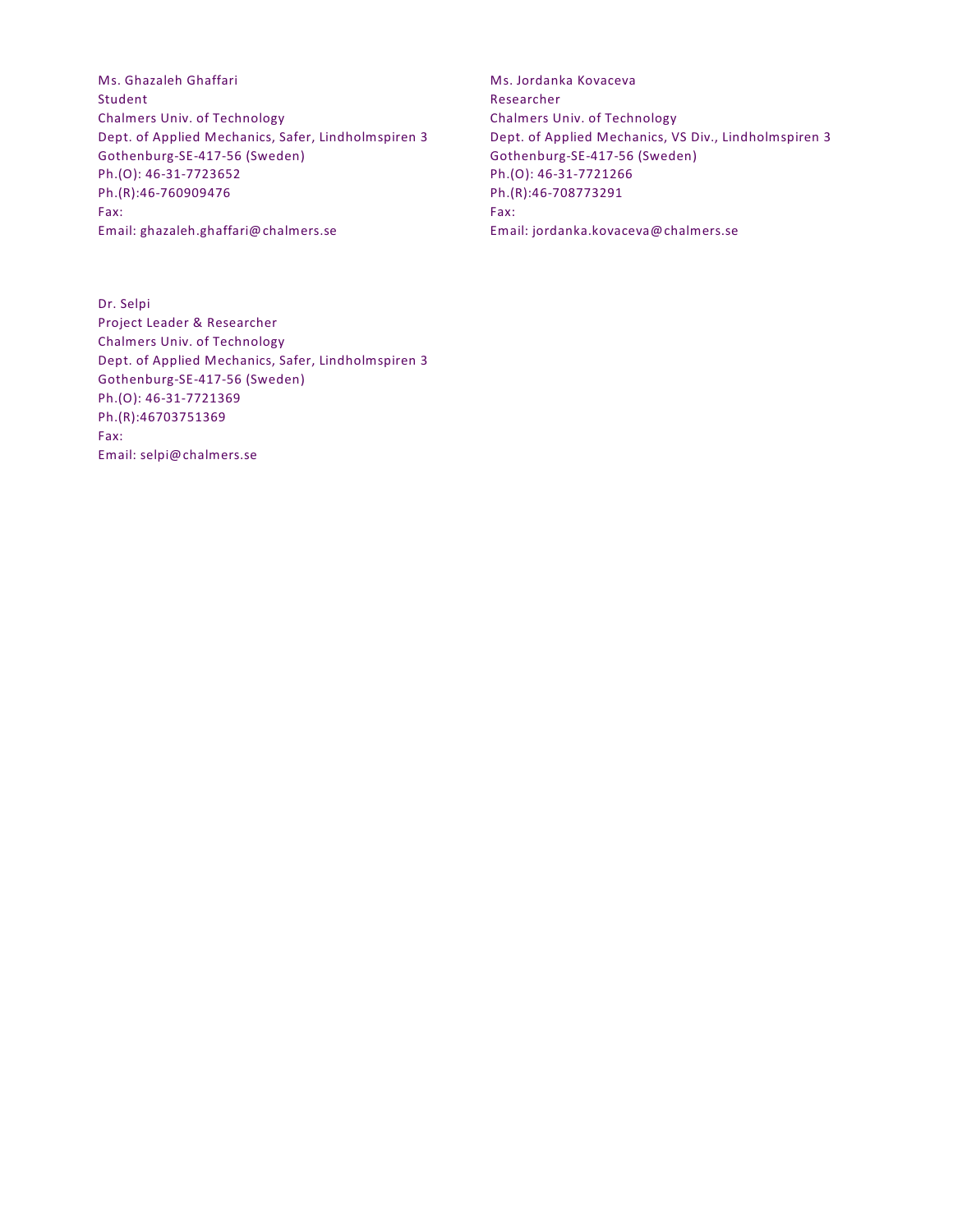# **INTERNATIONAL COURSE ON TRANSPORTATION PLANNING AND SAFETY 1-7 DECEMBER 2016**

## **LIST OF FACULTY**

### **IIT DELHI, INDIA**

Prof. Hermann Knoflacher Technical University of Vienna Res. Ctr. For Traffic Planning & Traffic Engg., IMAR, Gusshausstrasse 30/231, A-1040, Vienna (Austria) Ph(O): 43-1-58801 23123 Ph(R): Email: hermann.knoflacher@tuwien.ac.at

Prof. Philippe Vezin Director of Research IFSTTAR Dept. Transport sante Securite, Cite de Mobilities, 25 Ave Francois Mitterrand F-69675 Bron Cedex (France) Ph(O): 33-472142379 Ph(R): Email: philippe.vezin@ifsttar.fr

Prof. Anoop Chawla IIT Delhi Mechanical Engg Dept, Indian Institute of Technology Delhi, Haus Khas New Delhi - 16 (India) Ph(O): 91-11-2659 1058 Ph(R): Email: achawla64@gmail.com

Prof. Puneet Mahajan IIT Delhi Haus Khas New Delhi-16 (India) Ph(O): 91-11-26591229 Ph(R): Email: mahapun@gmail.com Dr. Sylvain Lassarre Research Director IFSTTAR 23 rue Alfred Nobel, 77420 Champs Sur Marne (France) Ph(O): 331-47-407150 Ph(R): 331-45-080668 Email: lassarre@inrets.fr

Prof. Girish Agrawal Head- Dept. of Civil Engg. Shiv Nadar Unviserty Greater Noida Gautam Budha Nagar-2013014. UP (India) Ph(O): 0120-2667796 Ph(R): 9818191395 Email: lawgir@gmail.com

Dr. K.N. Jha IIT Delhi Civil Engg. Dept., IIT Delhi, Haus Khas New Delhi (India) Ph(O): 91-11-26596255 Ph(R): Email: jhakneeraj@rediffmail.com

Prof. Dinesh Mohan TRIPP- IIT Delhi MS 808, 7th Flr. Main Bldg., IIT Delhi, Haus Khas New Delhi-16 (India) Ph(O): 91-11-2659 1147; 2659 6361 Ph(R): Email: dineshmohan@outlook.com